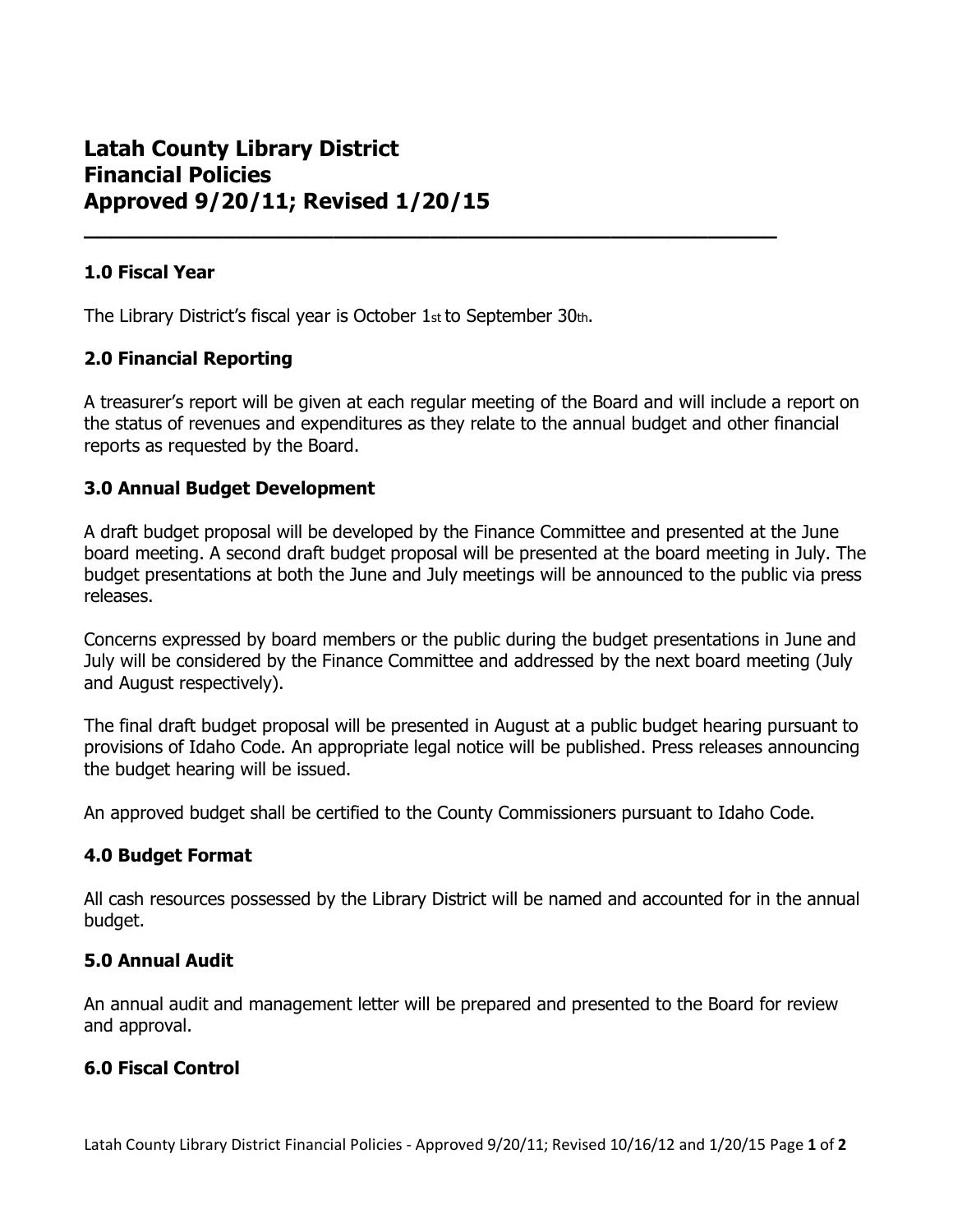Checks and accounts payable must be signed by two account signatories. Account signatories shall include the library director and at least two board members. When two signatories are unavailable, checks and accounts payable may be approved by the business manager upon receiving documented authorization from two signatories.

Changes in financial institutions used by the Library District or changes in account configuration must be approved by the Board.

## **7.0 Cash Handling Policy**

The Board recognizes the fiduciary obligation to establish policies and controls to protect and sustain the assets of the Library District. Controls are required to safeguard against loss and to protect employees by defining responsibilities in the handling of cash. Cash is defined as currency, checks, money orders, negotiable instruments, charge card transactions, and electronic fund transfers.

a) Controls will be based on the principals of independent checks, secure systems, and staff training.

b) Controls will be reviewed annually in coordination with the LCLD audit.

c) LCLD employees and volunteers shall comply with all applicable policies and procedures.

#### **8.0 Disposition of LCLD Cash Resources**

Disposition of cash resources is governed by provisions of Idaho Code regarding the finances of municipal corporations.

#### **9.0 Donations**

The District may receive donations of real or personal property. Cash donations may be restricted:

- a. For use by a designated branch within the District, or
- b. For the purchase of either adult or youth materials

All other donations except for unrestricted cash are subject to approval.

#### **10.0 Grants**

The Director shall review or have procedures in place for the review of all grant applications that impact the Library District. Any grant exceeding \$1500.00 or that commits the Library District for more than one year shall be brought to the Board for approval at a regular or special meeting. Grants applied for by outside groups (Friends, etc.) should be coordinated with the Director who shall cause each such application to be reviewed and approved as described above. The District shall not be bound to accept grants that do not follow Financial policy or procedures.

Latah County Library District Financial Policies - Approved 9/20/11; Revised 10/16/12 and 1/20/15 Page **2** of **2**